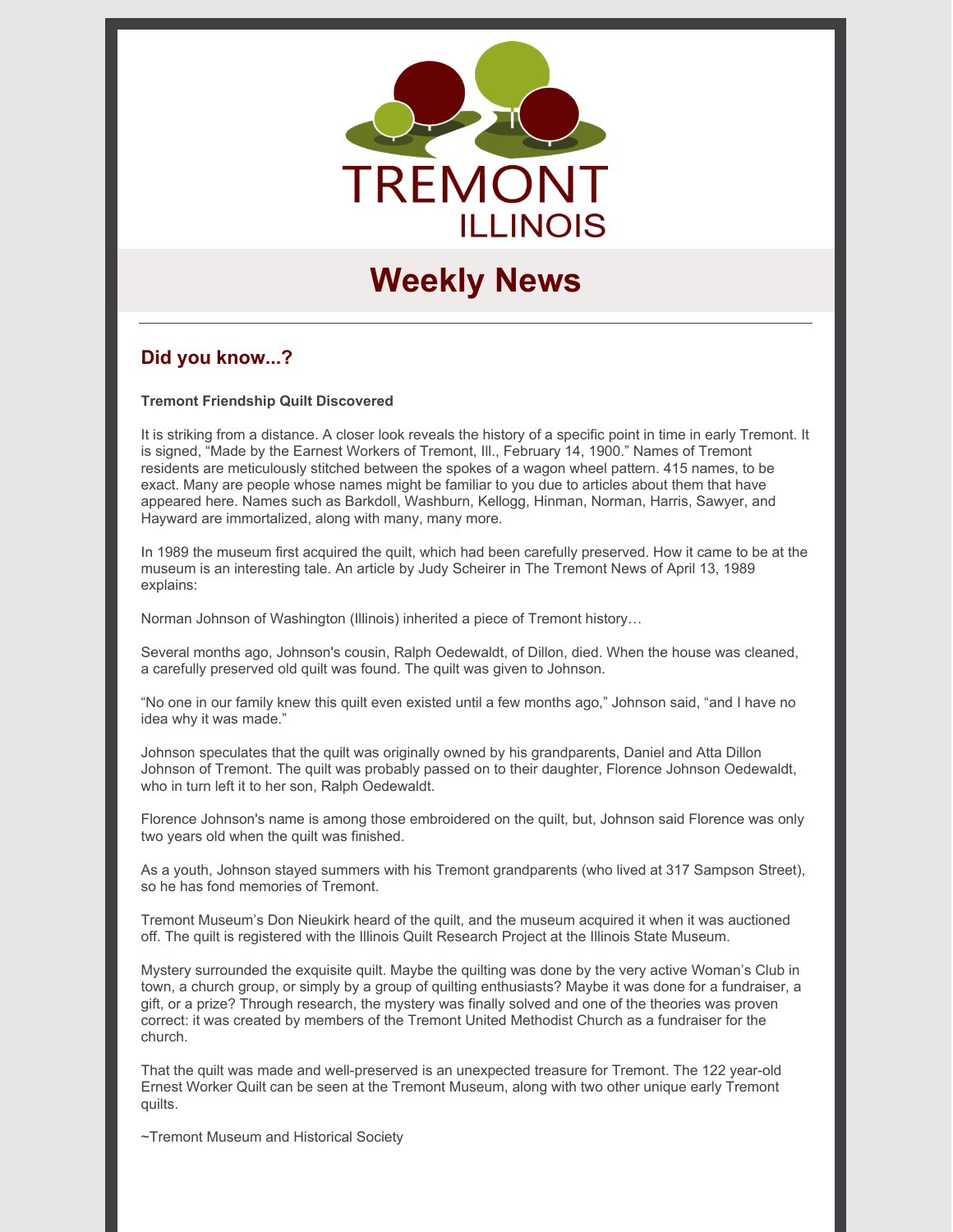

*Earnest Worker Quilt, ca. 1900*

# **Tremont Townwide Spring Garage Sales**

The Town-wide spring garage sales will be Friday and Saturday, April 29th and 30th.

If you would like to participate:

Please sign up at Village Hall or email your information t[otremontgaragesales@gmail.com](mailto:tremontgaragesales@gmail.com) to have your sale put on the map and pay \$2 fee that will be put towards advertising. You must sign up by April 22nd to be printed on the map.

If you have further questions, you can contact Linda Drake at: **Email:** tremontgaragesales@gmail.com **Phone:** (309) 202-080

# **Tremont District Library**

#### **Hogwarts' Half-Bloods (YA Book Club)**

Ages 12-19 are invited to join us to discuss a monthly book (or two) pick and enjoy a drink from Eli's. Copies of each month's book are available at the library for anyone interested! If you'd like to keep up to date with Hogwarts' Half-Bloods, email Lizzi at [lizzi@tremontlibrary.com](mailto:lizzi@tremontlibrary.com) to be added to our Remind group.

Upcoming reads:

May 17th – "The Maze Runner" & "The Scorch Trials" by James Dashner

## **Make-it Monday**

3:30 - 4:30 PM

Miss Nicole loves to learn about the world around her and create cool things, and that's what Make-It Monday is all about! Join her once a month to make a cool S.T.E.A.M. related project! Upcoming topics:

- April: Thermochromic Slime
- May: Levers, Pulleys, Catapults Oh My!

**Baby and Me** Wednesdays, 10:30 AM

New and experienced parents are invited to join Miss Nicole on Wednesday mornings for a parent/baby support group. Meet other parents in the area, make friends, enjoy new toys, lots of books, and a must: free coffee.

The focus of this group is parents and young children ages 0-3, but other siblings are always welcome! No registration required, drop in whenever works best for you.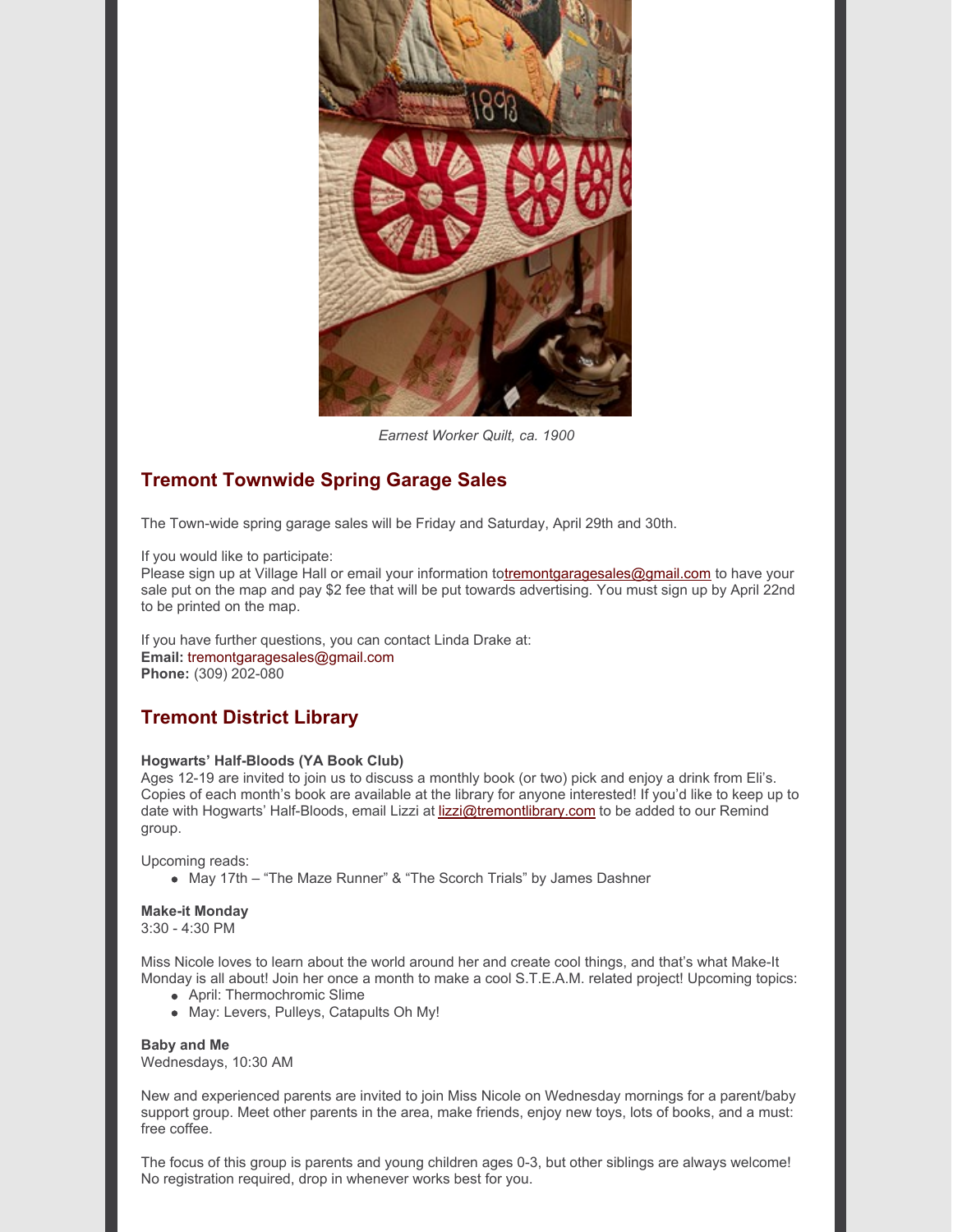## **Tremont Museum - Save the Date**

Ken Zurskey will present a program, *The Wreck of the Columbia* on Tuesday, May 17, at 7 PM at the Tremont Community Center. The public is invited. The Tremont Museum and Historical Society will host the event.

The Columbia was a riverboat which was involved in one of the worst inland waterways disasters in history. The evening of July 5, 1918 started as a social event on the steamer. The wreck was just upstream from Pekin. Ken has written a book on the subject.

#### **Tremont Museum - Open**

#### **Come and See What Everyone is Talking About!**

The Tremont Museum will be open Sunday, April 24 from 2:00-4:00PM. Admission is by donation.

The Museum will be closed for Mothers Day.

## **Community Shred Day**

Tremont First National Bank will be hosting a community shred day at their Tremont office on Saturday, May 7 from 9AM - noon.

For more information, click [here.](https://www.tremontil.com/Tremont-news/2022/Shred_Day.pdf)

#### **Monday**

HS Track @ Eureka - 4:15PM

BB home vs EPG - 4:30PM

SB home vs EPG - 4:30PM

## **Tuesday**

HS Track @ Olympia - 4:00PM

MS Track @ Mackinaw - 4:00PM

JV BB @ Heyworth - 4:30PM

SB home vs Delavan - 4:30PM

#### **Wednesday**

BB @ Wenona - 4:30PM

SB @ Minonk - 4:30PM

#### **Thursday**

BB home vs Cornerstone - 4:30PM

MS Track home - 4:30PM

#### **Friday**

HS Track @ Dunlap - 4:00PM

SB at Metamora - 4:15, 6:15PM

#### **Saturday**

MS Track home Tazwood Conference Meet - 9:00AM